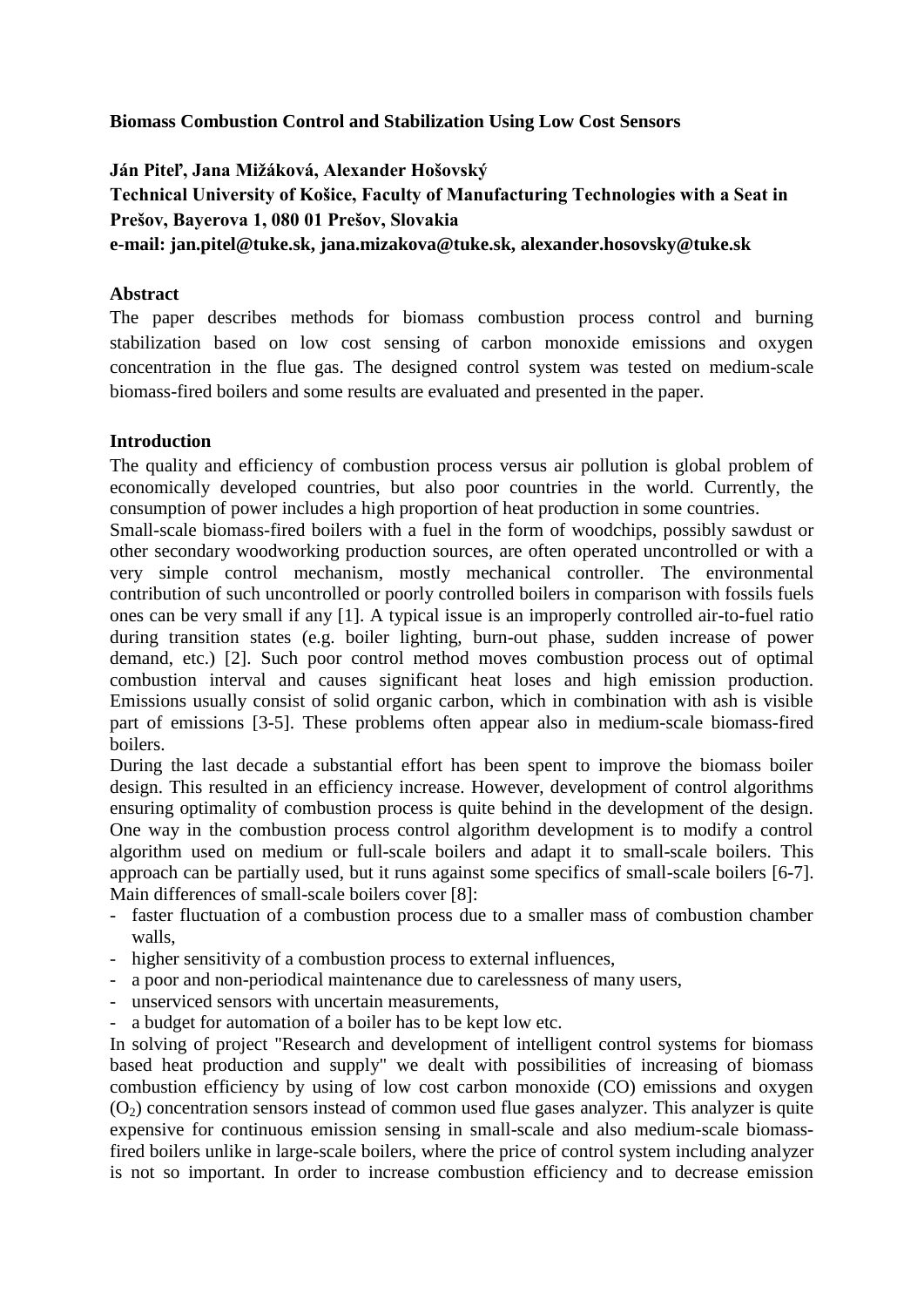production in medium-scale biomass-fired boilers we designed new control algorithms for fuel supply and so to stabilize combustion process. Such control system using low cost CO and  $O<sub>2</sub>$  sensing can be used after some simplifications also for control of the small-scale boilers.

### **1. Materials and methods**

#### **1.1 The basis for design of biomass combustion process control system**

From theoretical point of view it follows that for realization of nearby complete combustion and for reaching the highest efficiency and the lowest level of CO emissions production the parameter excess air ratio  $\lambda$  is important (Fig. 1), which is usually detected by  $O_2$ concentration measurement with using Lambda probe installed in the flue gas as follows [9]:



Fig. 1 Efficiency and CO dependence on excess air ratio  $\lambda$ 

Generally, optimal interval of  $O_2$  concentration in flue gas is from 5% till 10%, what means that excess air ratio  $\lambda$  should be approximately  $\lambda \in \langle 1.3; 2.1 \rangle$ . In case when value is on upper boundary of interval (about 2.1) or even  $\lambda \gg 2.1$ , an incomplete combustion occurs and higher amount of oxygen together with produced heat leak through exhaust gas.

For complete combustion and the highest efficiency value of  $O<sub>2</sub>$  concentration theoretically should be equal to zero, i.e.  $\lambda \approx 1$ , what is impossible in real operation of biomass combustion. For that reason the goal is to operate biomass combustion boiler at the lowest air ratio  $\lambda$  (on the left interval border), while simultaneously keeping CO emissions at such value so that it doesn't increase due to a low air ratio. It is common if air ratio rapidly falls (for example due to poor quality of fuel), quality of combustion process worsens and at the same time trend of CO rapidly increases. Maintaining optimal marginal value on the left border is quite difficult and decrease of  $O_2$  concentration under this value can have very negative impact on combustion stability. Values of CO emission can rapidly increase, leaks of CO into air occurs and simultaneously temperature in fire chamber decreases. This state can be eliminated by control of fuel supply on the base of information about tendency of nascent carbon monoxide in the flue gas [10-11].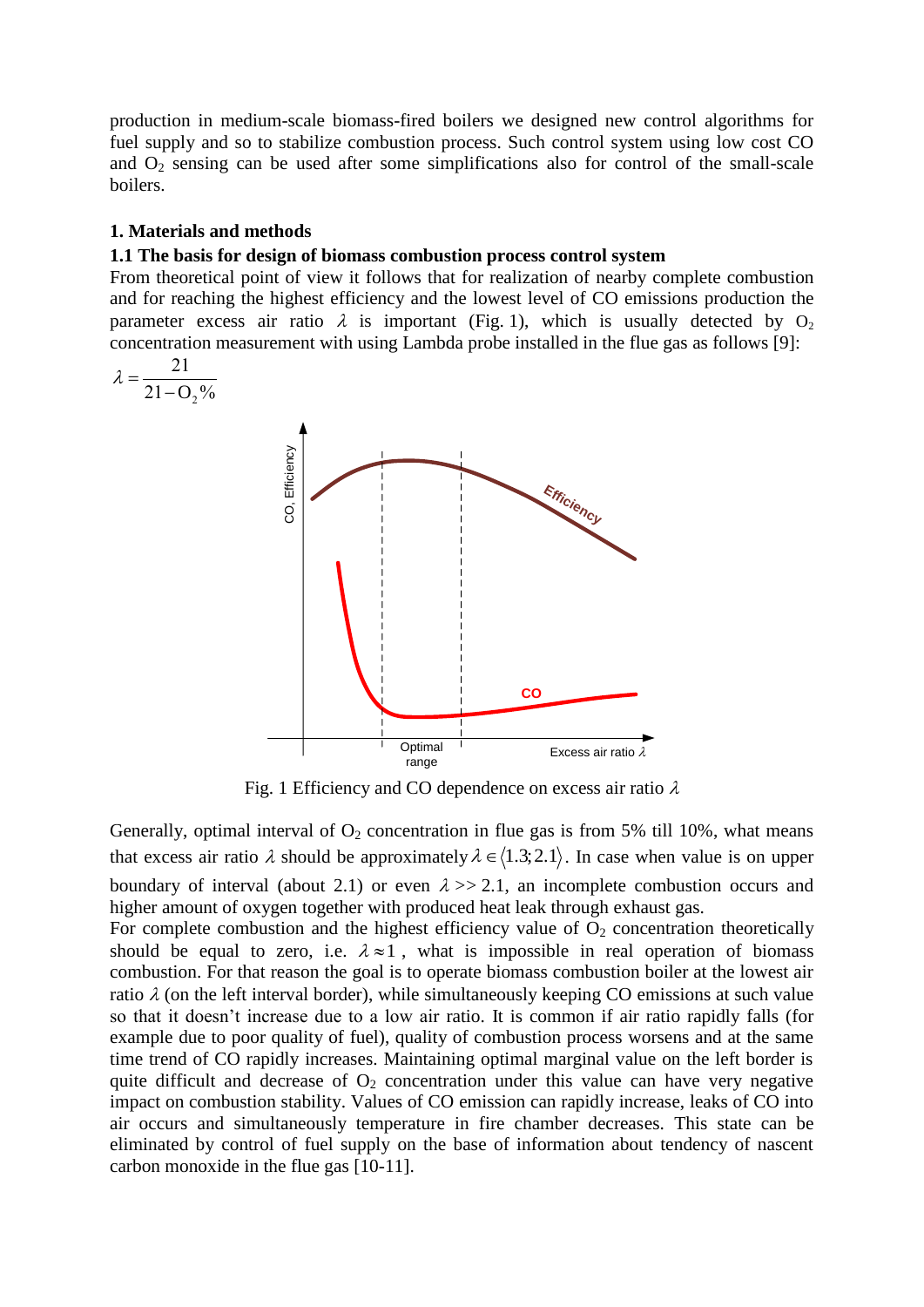## **1.2 Experiment description**

The described problem with biomass combustion at the lowest air ratio  $\lambda$  we solved in our experiment by implementation of low cost Lambda probe and CO sensor into biomass combustion control system with new control algorithms [9].

For CO emissions measurement gas sensor TG816 was used in the flue gas. It is a tin dioxide  $(SnO<sub>2</sub>)$  semiconductor with low conductivity in clean air. In the presence of a detectable gas, the sensor's conductivity increases depending on the gas concentration [12]. A simple electrical circuit converts the change in conductivity to an analog output signal which corresponds to the gas concentration. Such CO probe will serve only for the indicative measurement of CO concentration in the flue gas in regard to that only information about tendency of nascent carbon monoxide (i.e. whether CO emissions are increasing or decreasing) is important for biomass combustion control algorithm. The exact value of CO emissions in ppm or mg/m<sup>3</sup> is not so important and therefore the measuring accuracy 10% of the used low cost CO probe is satisfactory for this application. The special holder (Fig. 2) has to be used for mounting of this CO probe into flue way. It enables positioning of the probe for good input of flue gas to sensor under condition fulfillment of its preservation against damage caused by high temperature in flue way. Simultaneously, this special holder enables simple operative cleaning and maintenance of CO probe [13].



Fig. 2 Two versions of special holder for CO probe [13]

The most common way of  $O_2$  concentration measurement in the flue gas is using a so-called Lambda probe, which is generally an oxygen analyzer working on the principle of electrochemical cell. The wide band Lambda probe LSU 4.2 was used. It is a planar  $ZrO<sub>2</sub>$  dual cell limiting current sensor with integrated heater with the main purpose of use in car engines. But its monotonic output signal and good price make it capable to be used as a very useful sensor for combustion monitoring in small-scale and medium-scale biomass-fired boilers too [14].

On the base of theory mentioned above the automatic control and remote monitoring system of biomass combustion was designed and realized (see in Fig. 3). The basis of this system is an industrial modular process control system ADiS which is monitored by SCADA system Promotic. There are implemented in process control system a procedure for communication with heat meter via M-BUS for measurement of power of boiler and procedure for communication with Lambda probe via RS232/485. Process variable sensors (e.g., temperatures, pressures, CO) are connected via analog input module with 10 bits A/D converter. The system was experimentally tested on biomass combustion boilers in real operation of heat production in two boiler plants in Slovakia. Information about process values is used for process control of fuel and air supply and also they are on-line monitored in our workplace via Internet [13].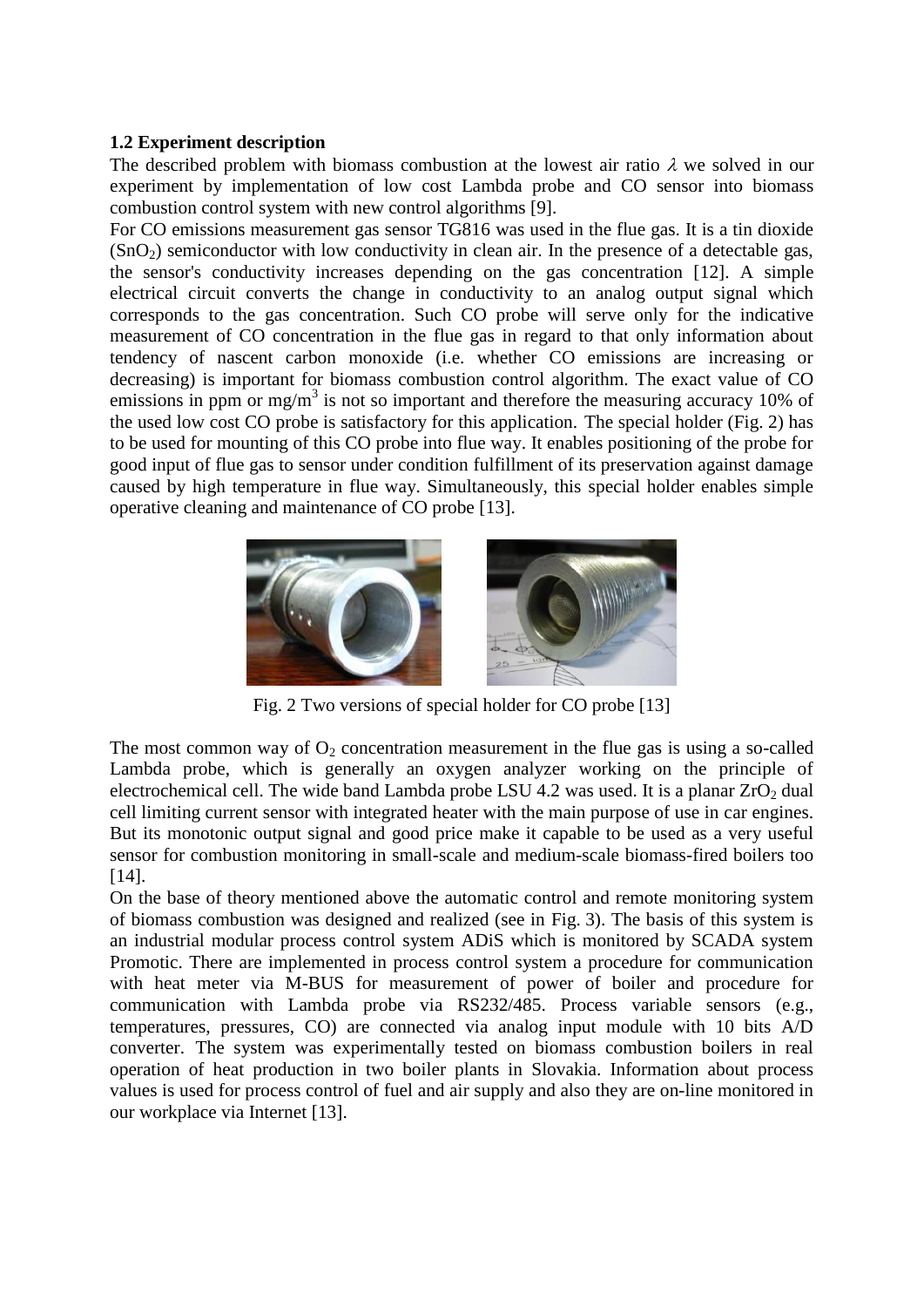

Fig. 3 Process control and remote monitoring system of biomass combustion

# **2 Results and discussions**

Next, we describe obtained results measured in our experiment. Firstly, in Fig. 4 is example of displaying of measured and evaluated CO emissions dependence on  $O<sub>2</sub>$  concentration in the flue gas. CO emissions are presented in percent of sensor range, which is approximately 1000 ppm.

It is clear from obtaining dependence, that from 1.1.2013 09:53 to 2.1.2013 09:53 combustion runs in interval 7% - 10%  $O_2$  concentration in the flue gas. This fact is also confirmed by histogram of samples, where is shown that 13,7% of samples were measured in interval 7-8 %  $O_2$  concentration, 52,0% in interval 8-9% and 27,6% in interval 9-10%  $O_2$  concentration.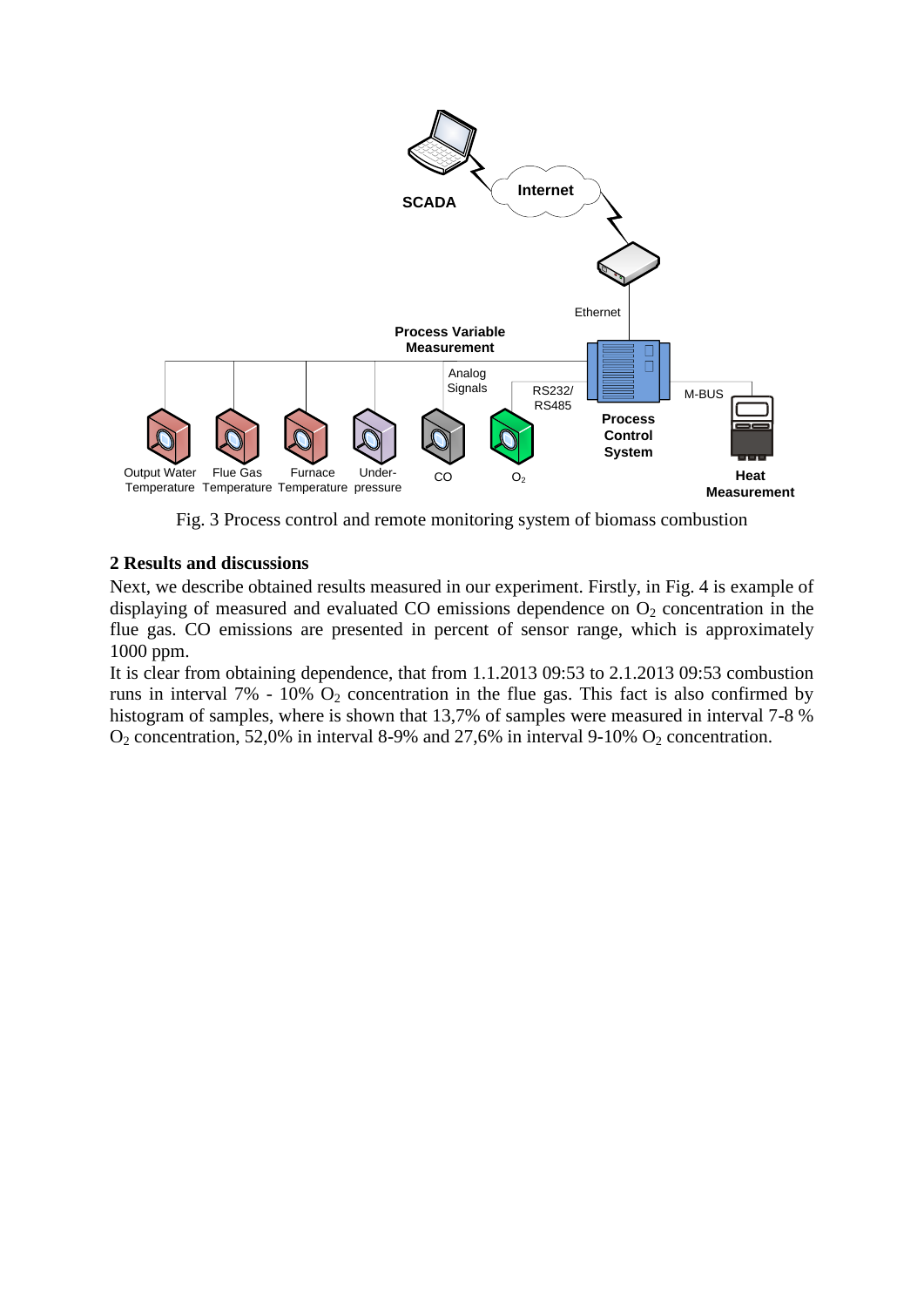

Fig. 4 Example of using of the designed system for on-line evaluation of CO dependence on  $O<sub>2</sub>$  concentration in the flue gas

Secondly we can analyze measured data in more detail. There are in Fig. 5, Fig. 6 and Fig. 7 some measuring results obtained 26.1.2013. In graphs displayed in the upper part of figures the values of oxygen concentration (in %) are on left *y* axis and the values of carbon monoxide emissions (in percent of sensor range) are on right *y* axis. In graphs displayed at the bottom of figures the fuel supply is recorded, which is expressed as ratio of filling time to filling time plus stop time in percent.

In Fig. 5 we can see typical response of control system to change of woodchip quality or fuel amount in fire chamber. For example from 6:36:20 value of oxygen started decreasing and value of carbon monoxide started increasing due to inappropriate fuel. Control system has responded by reduction of fuel supply time, i.e. less woodchip fuel was supplied into fire chamber. At time  $6:38:20$  values of CO and  $O<sub>2</sub>$  were stabilized again. Supplying of fuel was not interrupted completely, because of CO was stabilized very quickly. On the other hand there was a lack of fuel in fire chamber at 6:42:20 and control system gradually increased woodchip supply so to reduce amount of  $O_2$  in the flue gas.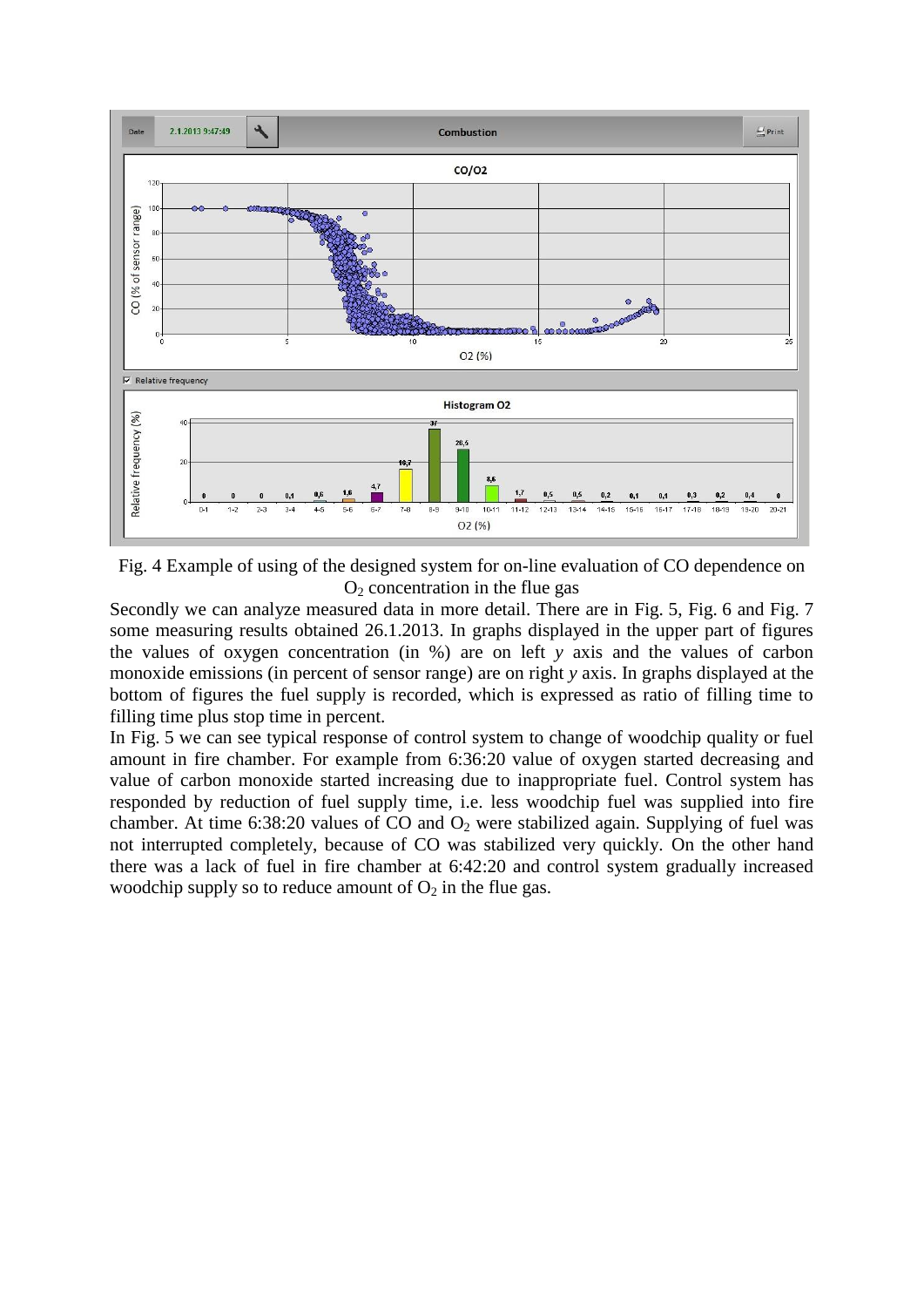

Fig. 5 Woodchip fuel supply according to CO emissions and  $O_2$  concentration

In Fig. 6 it can be seen that due to some disturbance amount of  $O_2$  in the flue gas suddenly decreased at 7:46:20 (it was out of common interval 5% - 10%) and at the same time CO emissions rapidly increased. Woodchip fuel supply was practically stopped and it was renewed after combustion stabilization at 7:48:20.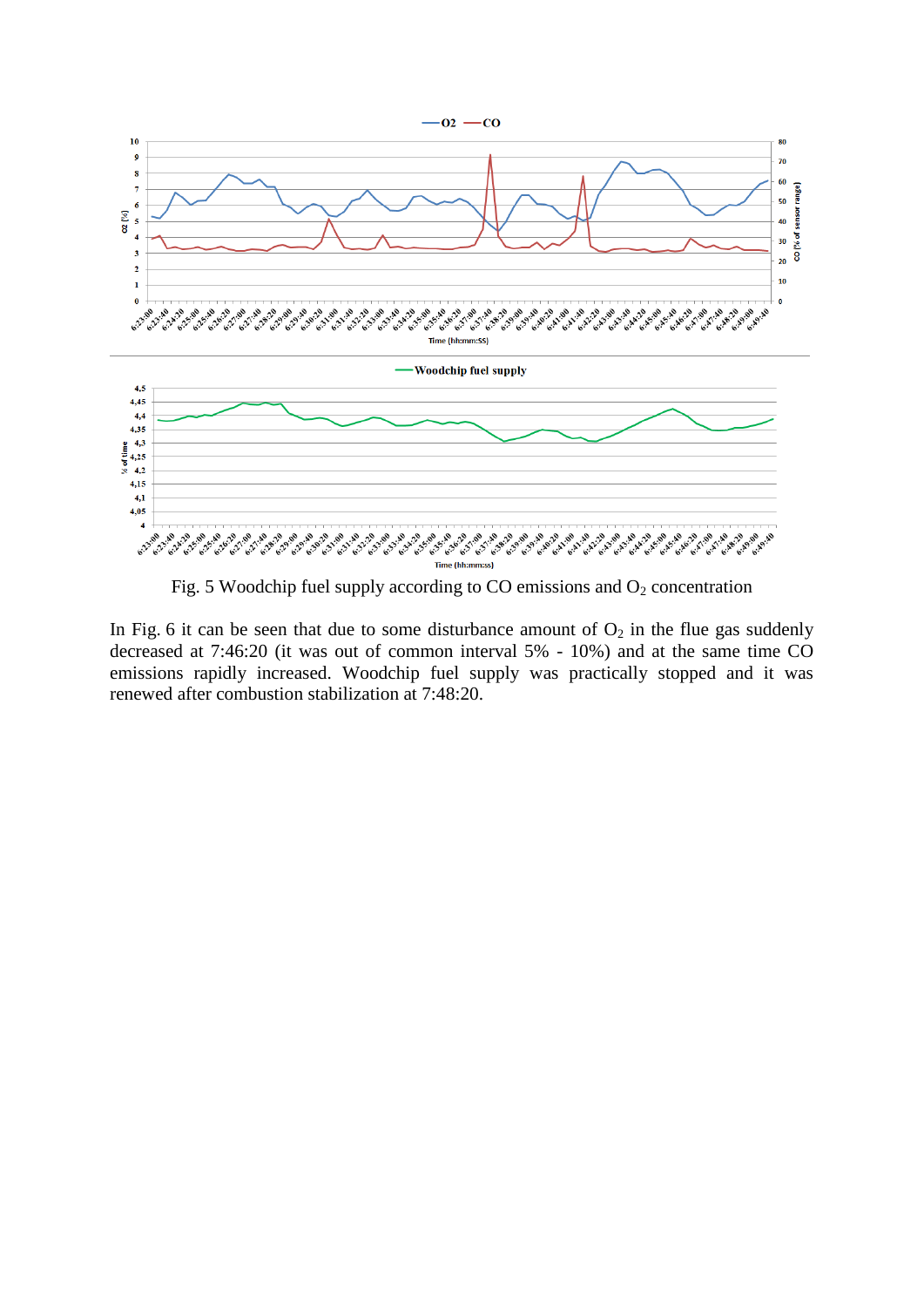

Fig. 6 Woodchip fuel supply according to sudden  $O_2$  decrease and CO increase

Tested control system measures also other process variables, for example temperatures as furnace temperature, flue gas temperature, boiler output water temperature. In Fig. 7 we can see example of woodchip supply stopping due to high boiler output water temperature. When woodchip supply was stopped at  $3:14:40$ , burning gradually has been finished too,  $O_2$  values were shifted beyond right boundary of optimal interval and CO emissions increased. When supplying was renewed at 3:27:00, the control system stabilized combustion after few minutes.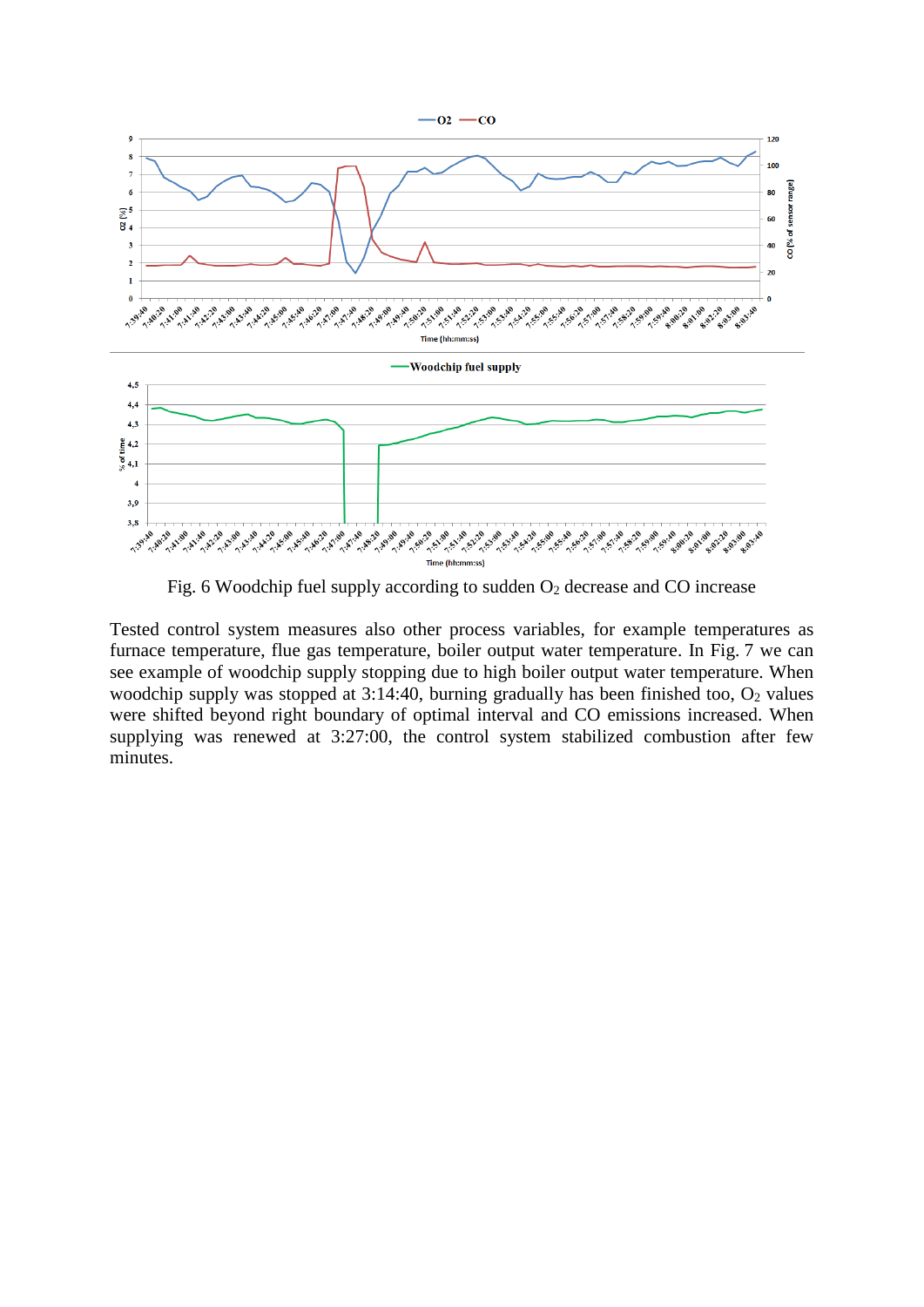

Fig. 7 Stabilization of combustion after fuel supply stopping

# **Conclusion**

The goal of experiment was to design and test cost effective control system of medium-scale biomass-fired boilers based on the information not only about oxygen concentration in flue gas but also about values of carbon monoxide emissions. This is the most significant difference of the tested control system to the so far used in practice, which usually use only Lambda probe in medium-scale biomass-fired boilers and often even no information about the combustion quality in small-scale biomass-fired boilers. Another important difference is in new control algorithms using information about tendency of nascent carbon monoxide for biomass combustion control and stabilization. This new idea will be published in more detail in the future after patenting.

It was proved that low cost wide band Lambda probe and simple CO sensor can be used for biomass combustion control and stabilization in medium-scale and after some simplification also in small-scale biomass-fired boilers. The designed and verified control algorithms based on low cost  $O_2$  and CO sensing can achieve increased effectiveness, higher produced heat and lower emissions. They are suitable for combustion stabilization when combustion starts or is interrupted due to some disturbances and they can also compensate varying woodchip parameters.

# **Acknowledgment**

The research work was supported by the Project of the Structural Funds of the EU . Research and development of intelligent control systems for biomass based heat production and supply", ITMS code: 26220220030 and also it is supported by grant VEGA 1/0881/13 "Research of Algorithms and Methods for Predictive Control of Biomass Combustion